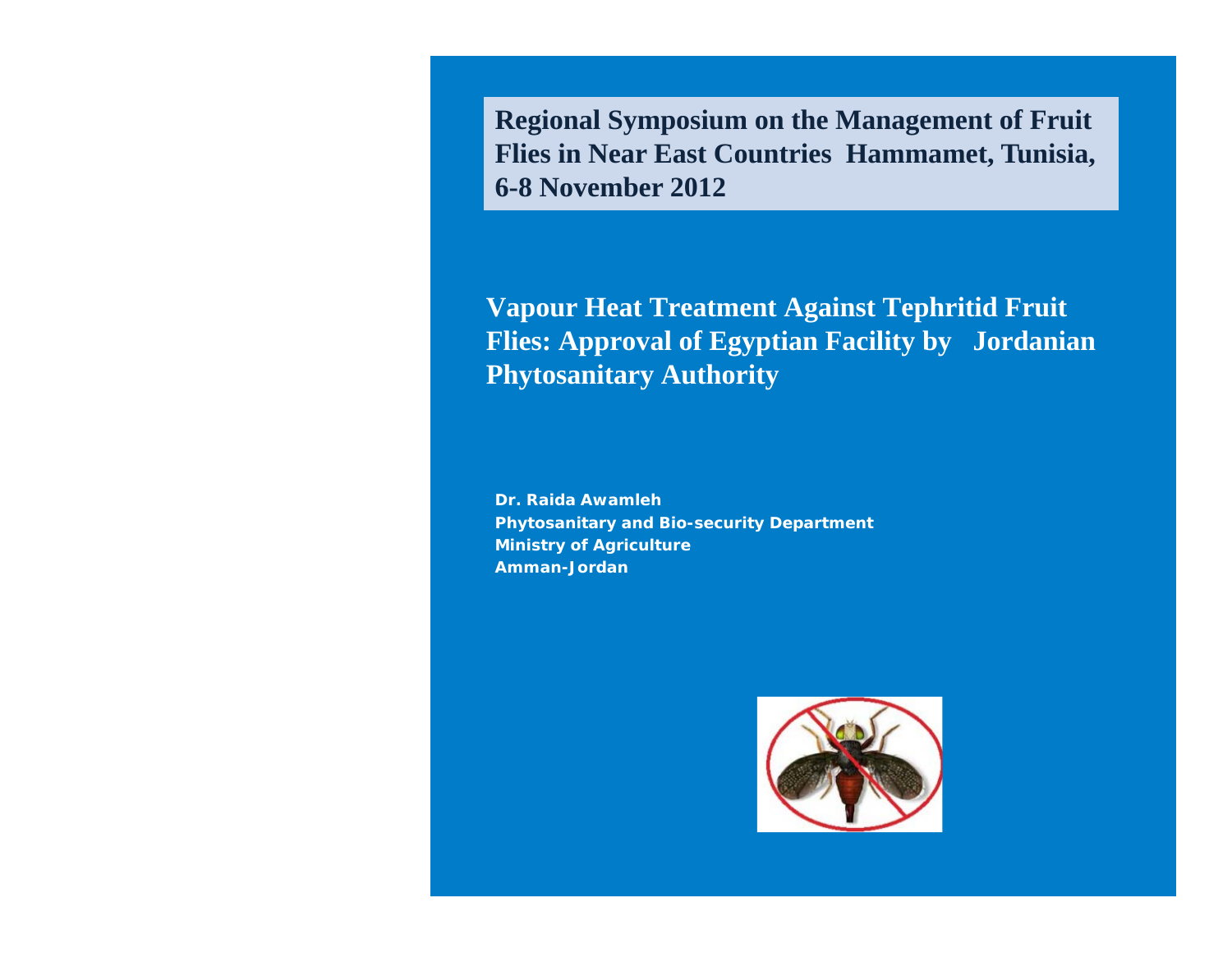

#### **Vapour Heat Treatment**

**In VHT, the pulp temperature of the commodity is raised by the saturated water vapor to 46 -48** ° **C during a ramp up time of 4 hours and then the fruits will be held at the required temperature for <sup>a</sup> peri do d o f 30 mi t nu tes.**

During the process, the temperature and humidity are meticulously controlled so that the fruit is not damaged and freshness is naturally preserved.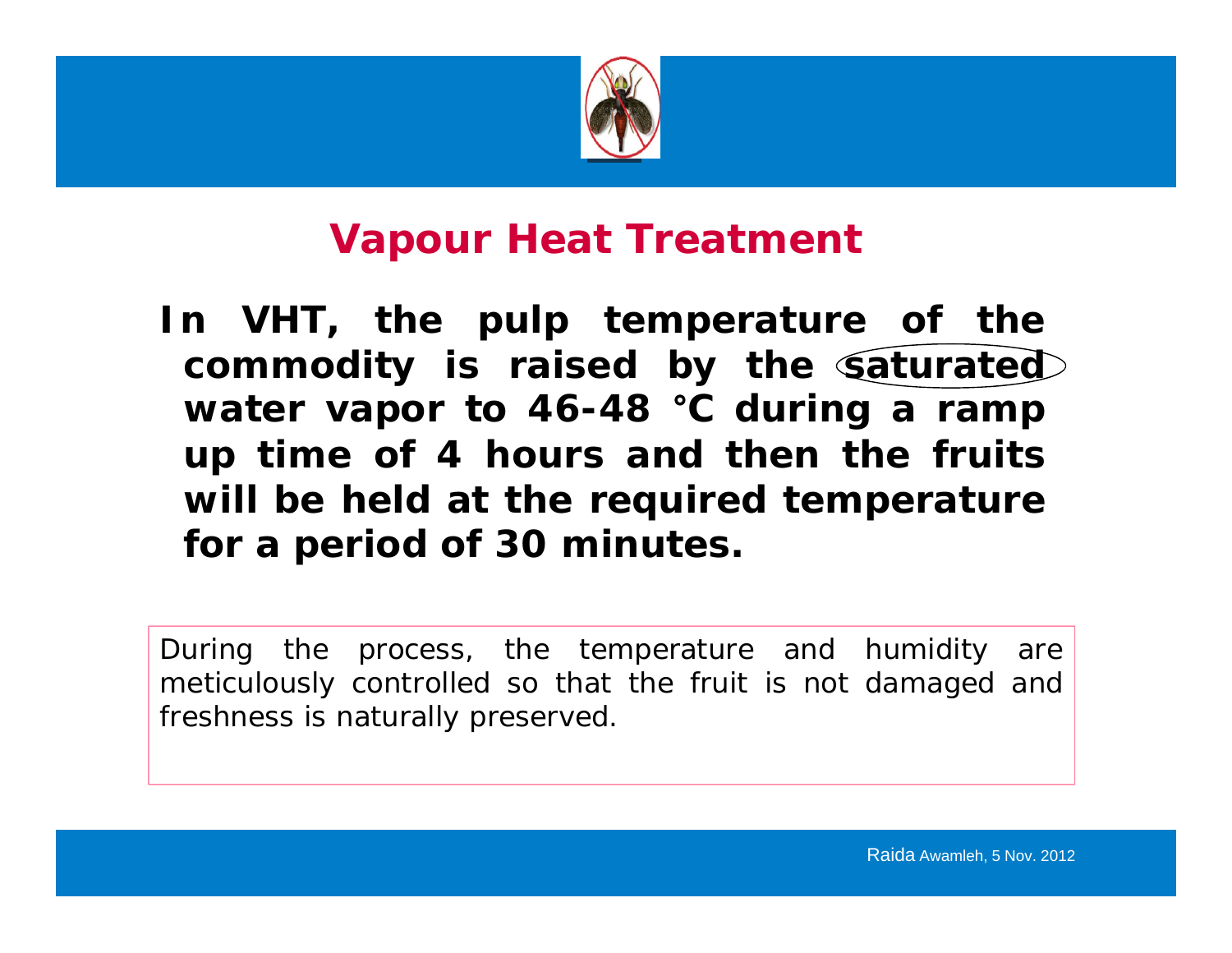

## **Vapor Heat Treatment (VHT)**

- •**A safe method for treatment of infested fruits**
- **The process complies with phytosanitary**

**international standards.**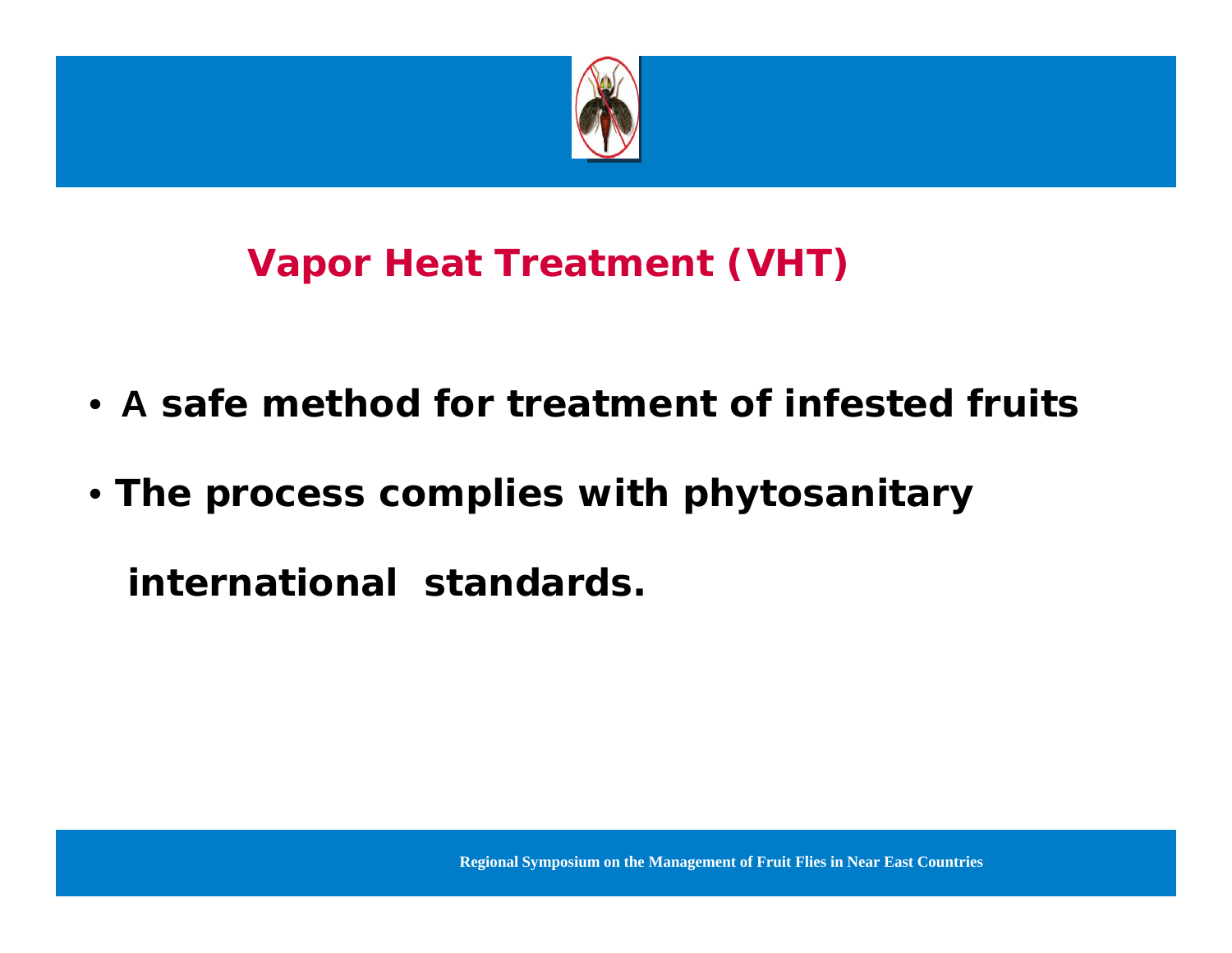

**Ministry of Agriculture in Jordan approved three facilities for VHT of mango and guava fruits in Egypt and Yemen to:**

- **Facilitate access of these fruits to Jordanian market.**
- **To open new resources <sup>o</sup> f fruits.**
- **To ensure getting free fruit flies fruits.**



**Regional Symposium on the Management of Fruit Flies in Near East Countries**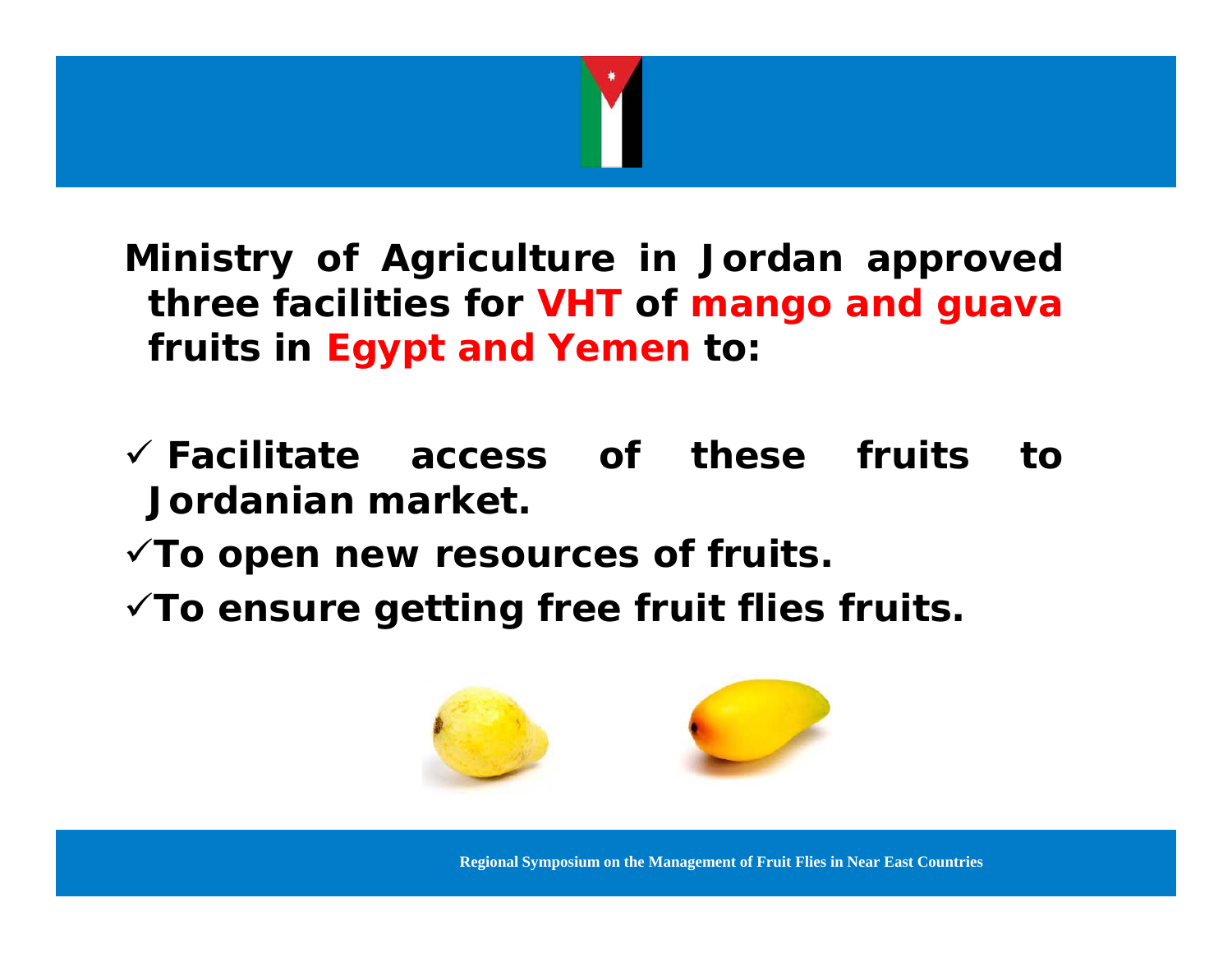#### **Facility parts**



Heating chamber Boiler





Diesel tank



Water source





IPPC WG E-certification - XML NL | Jun 8th 2011 Temperature records Control panel Computer -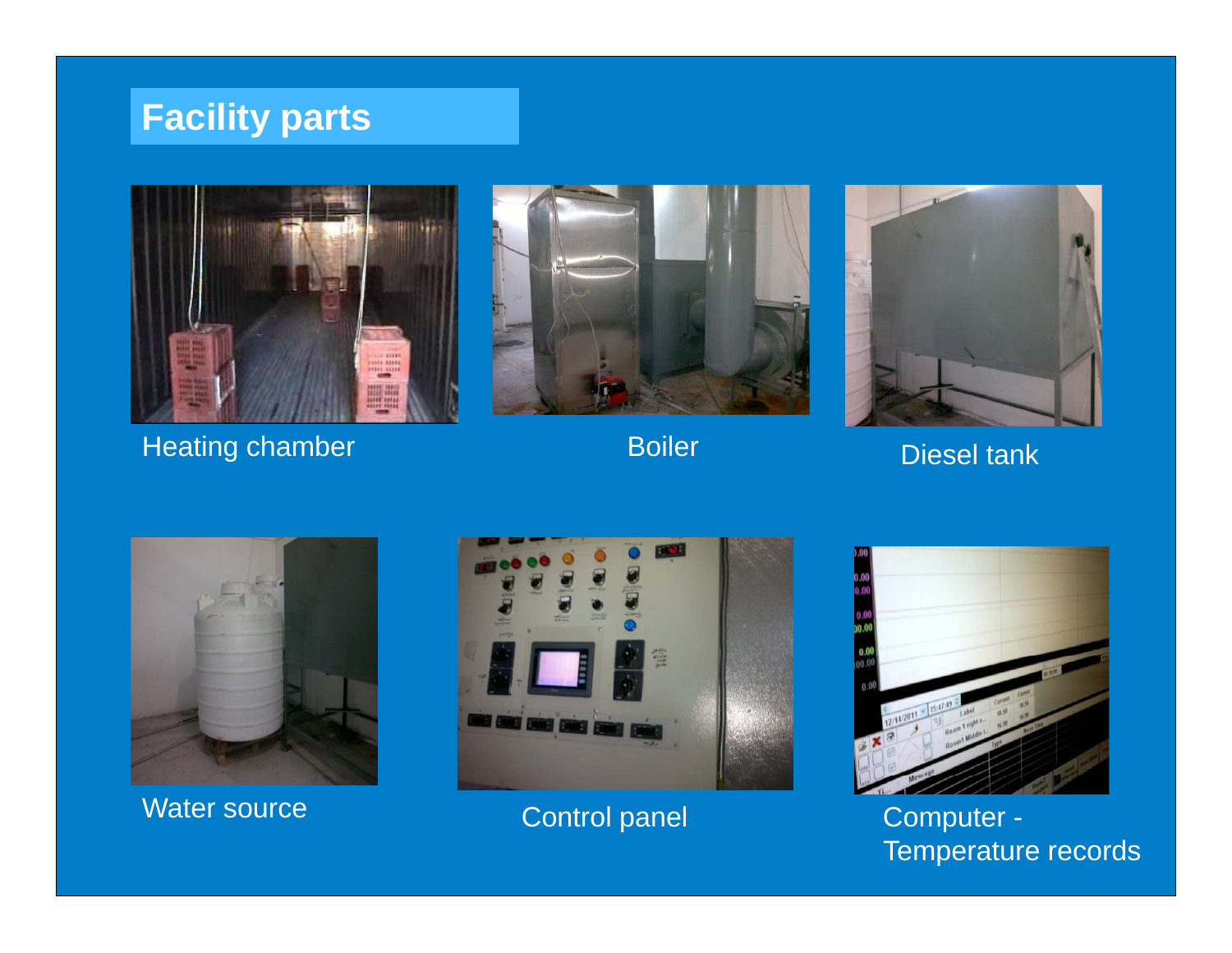### **Facility parts – cont.**



### Thermometers and Hygrometers Sensors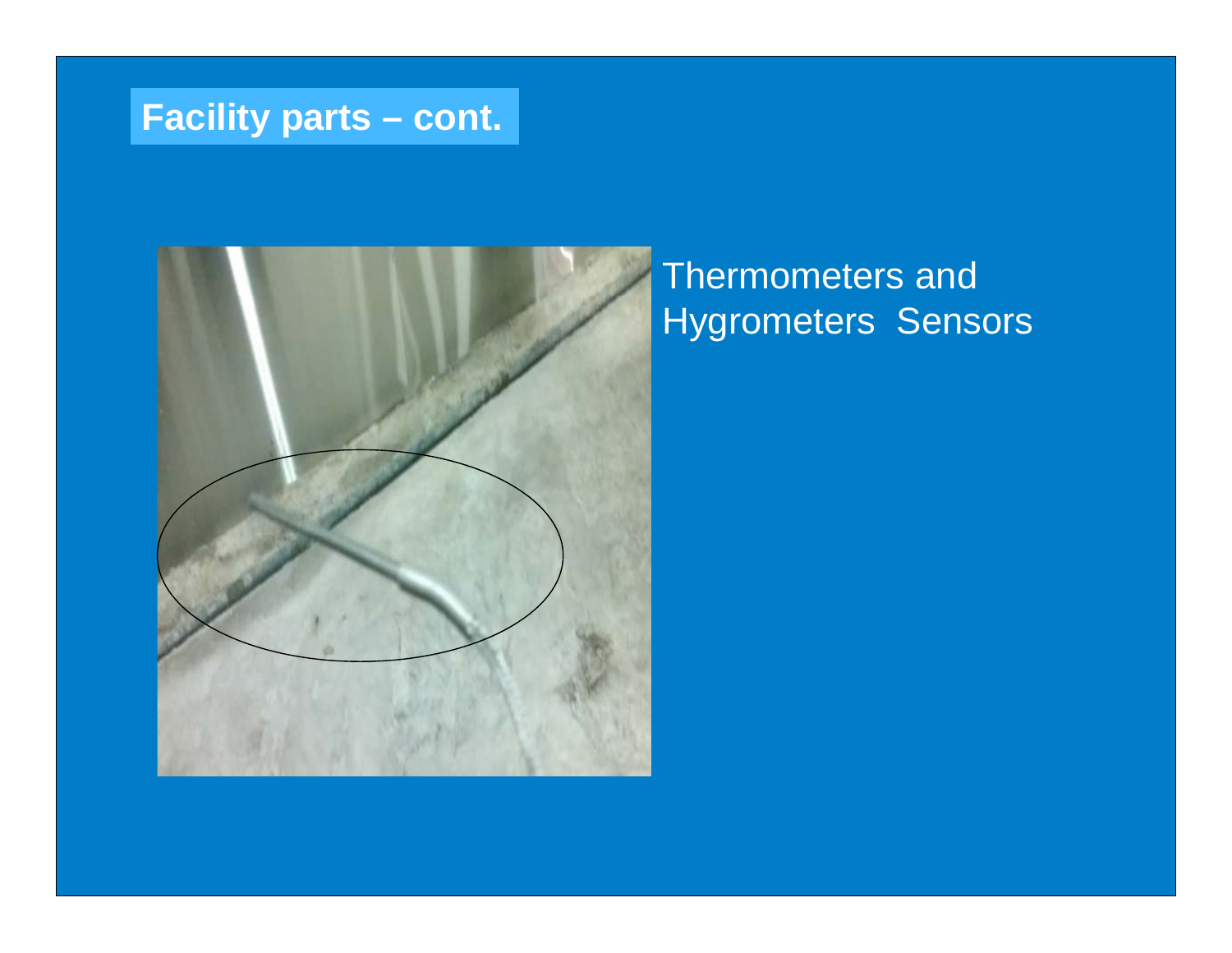

**Thermometer probes must be allocated as follows:**

 **In the centre of a largest fruit at different heights in the front, middle and rear of the chamber.** 

 **One probe for measuring the ambient temperature in heating chamber**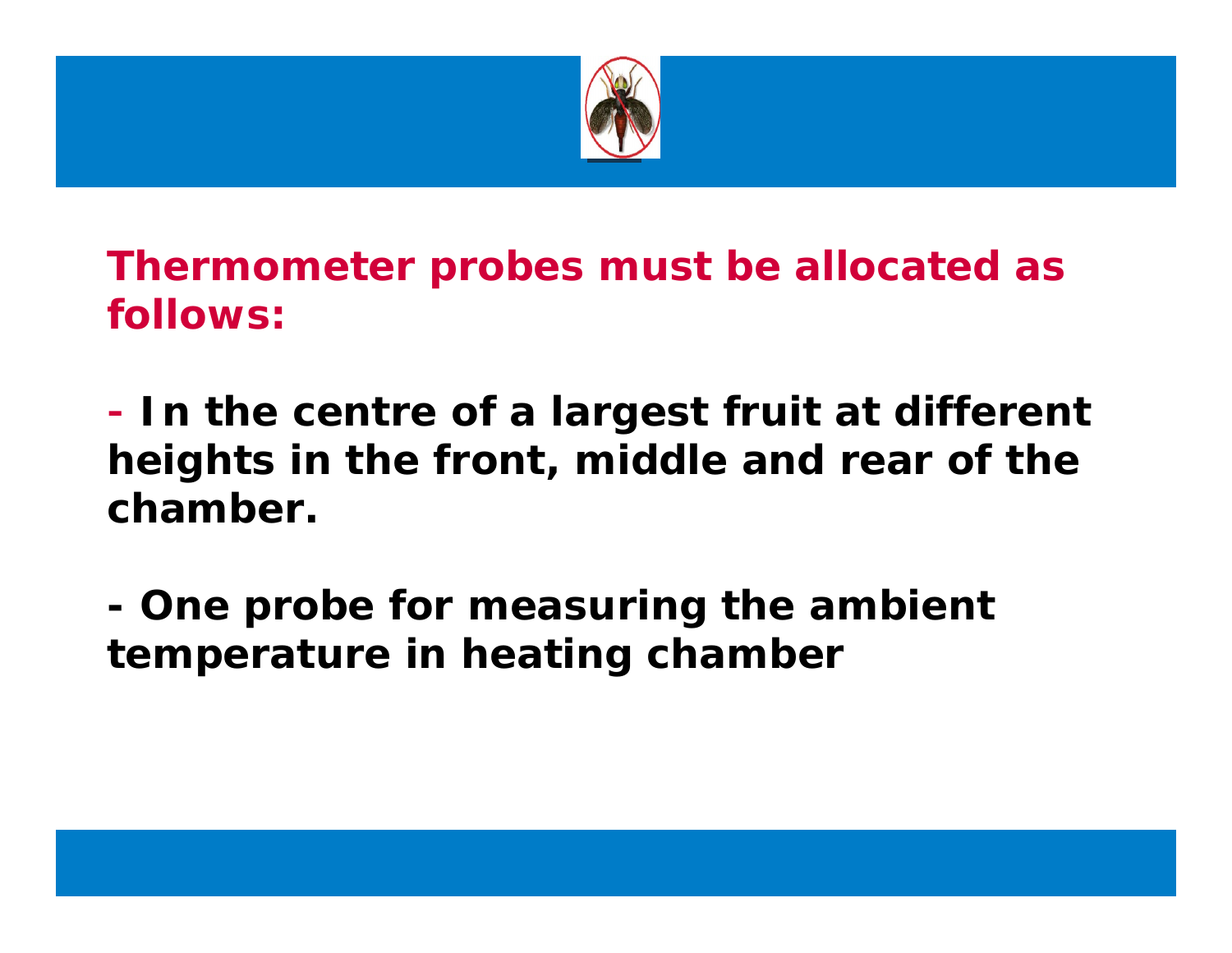

#### **Location, Construction & Design of Facility**

- $\bullet$  The location, construction and design of the facility **should be as per the safety norms and standards**
- **The treatment facilities should be located in a secure area to prevent re-infestation of treated fruits.**
- **The facility may be integrated with package house for easy of operations.**
- **Insect-proof screening of all openings to external area to prevent fruit fly entry**

**Regional Symposium on the Management of Fruit Flies in Near East Countries**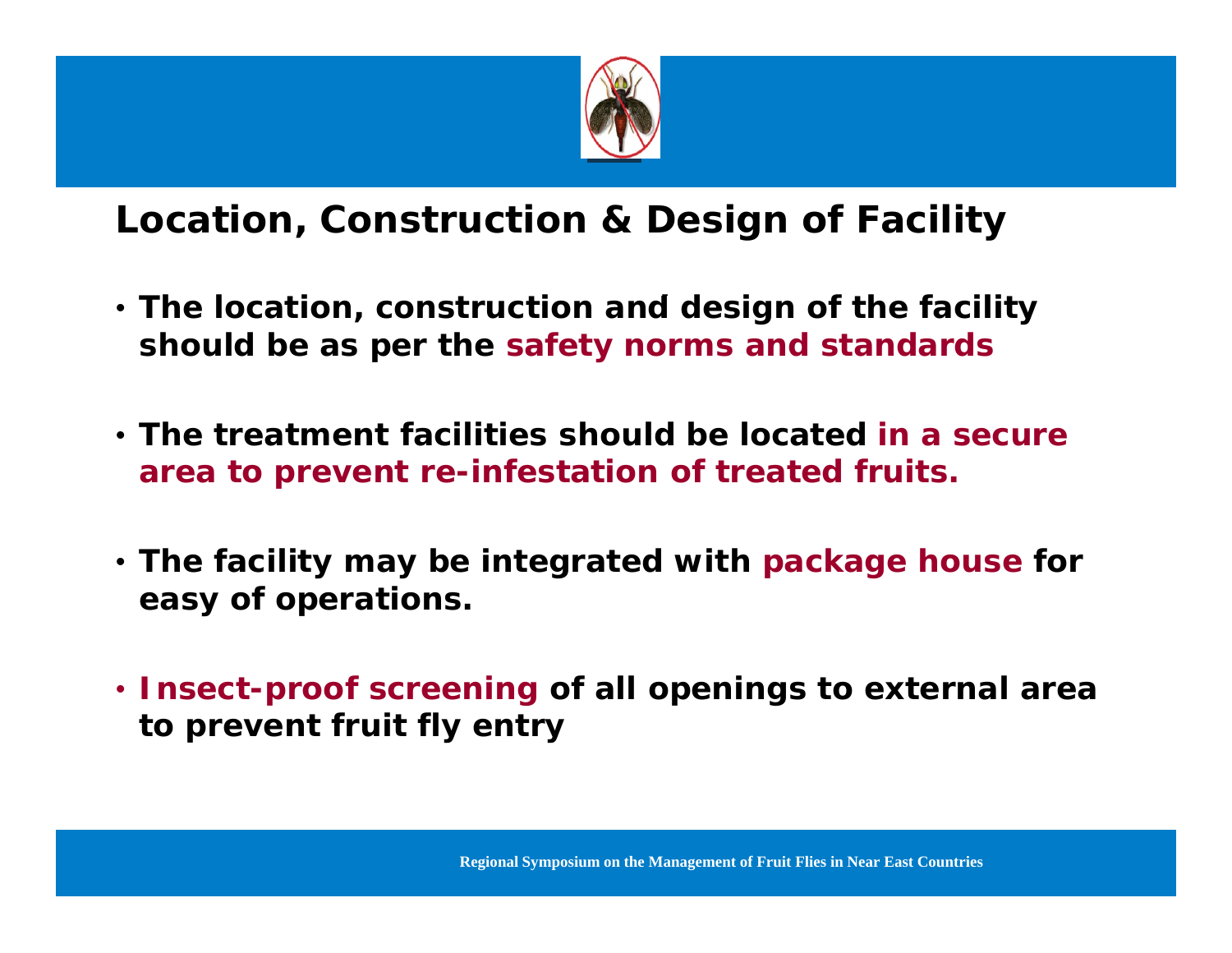### Fruits Infestation with *Bactrocera zonata*





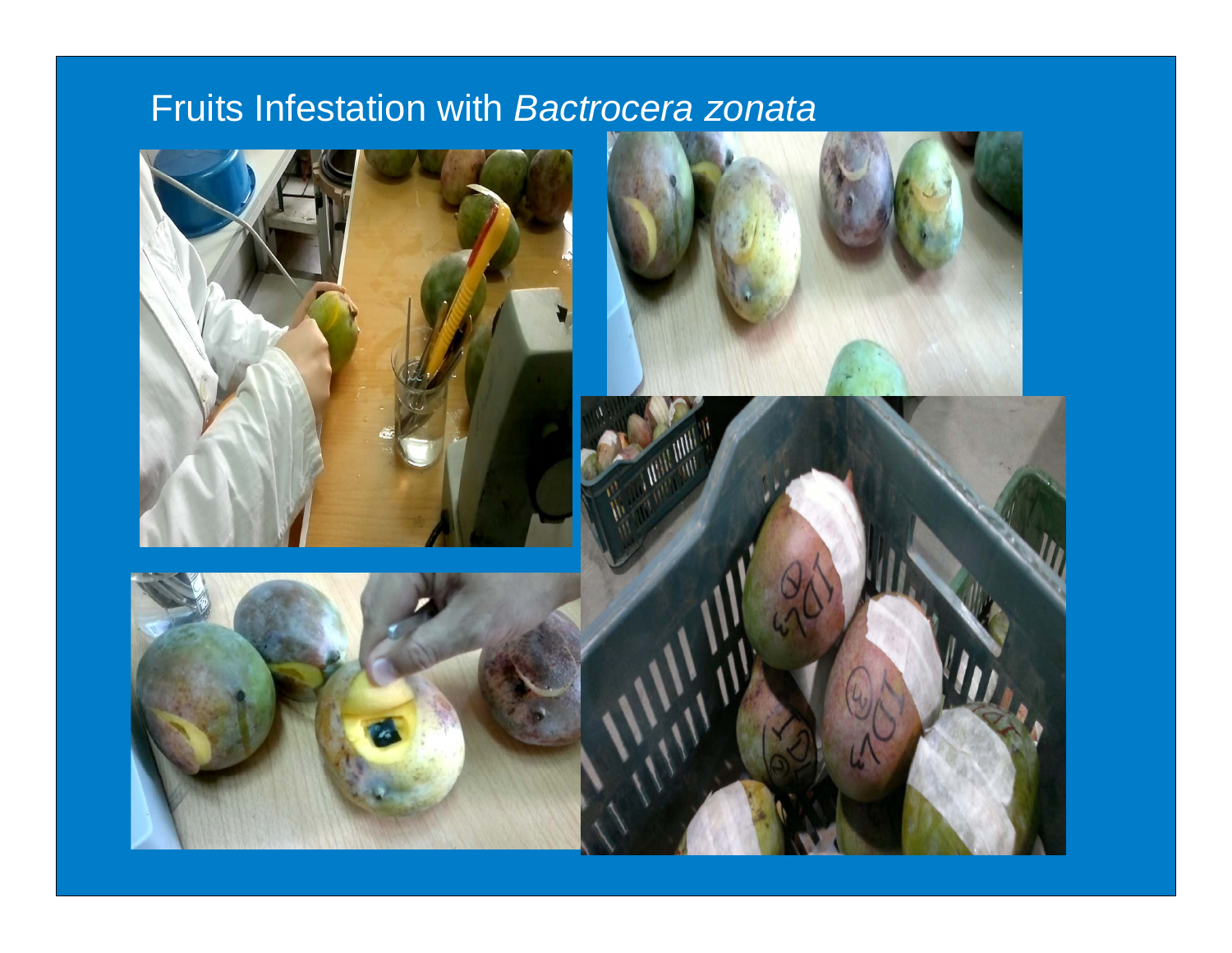



#### Vapour Heat Treatment Process

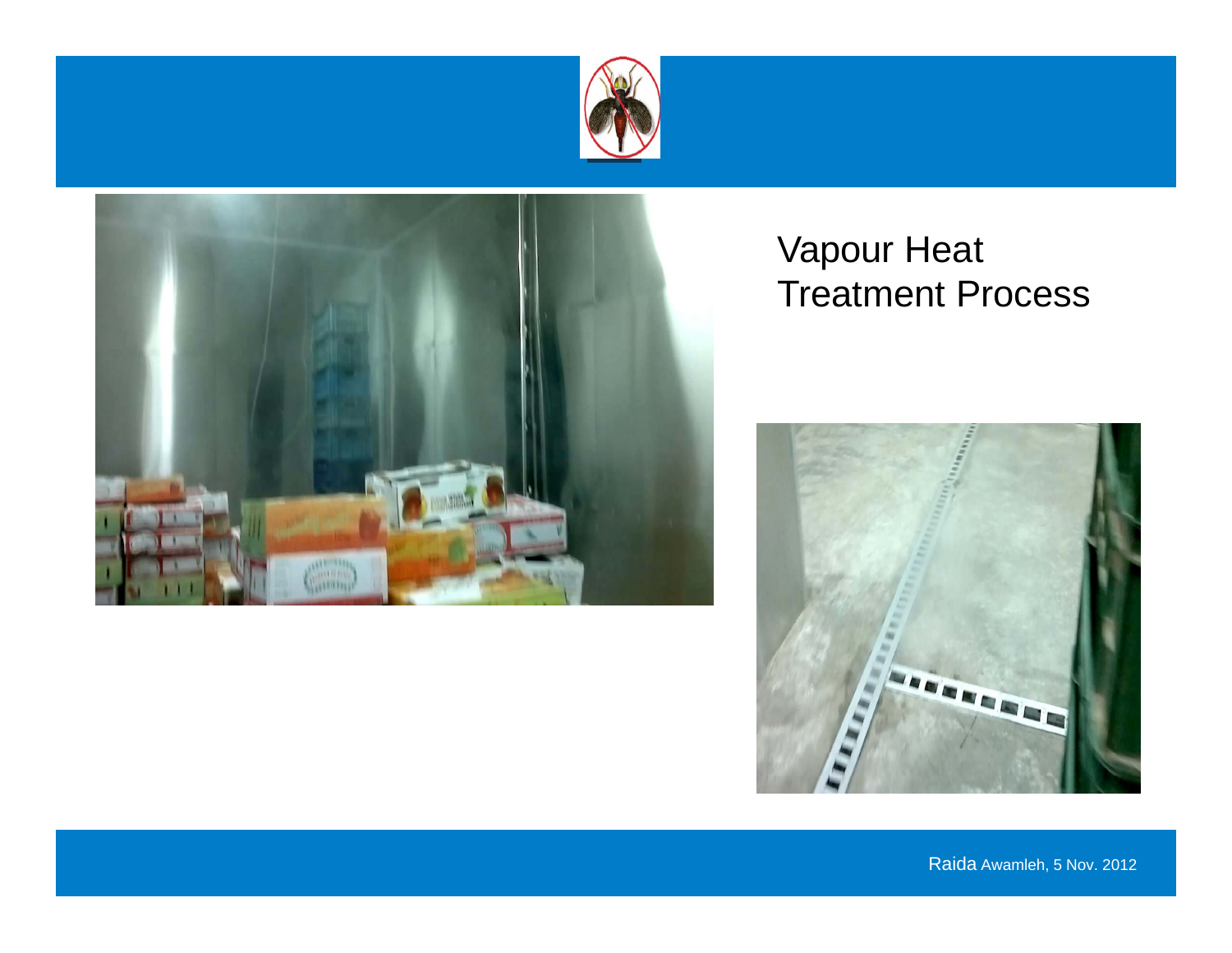

# **Notes on the VHT Experiment**

- **Vapor pumping process took five hours and sixty three <u>minutes</u> until the lowest sensor temperature reached the desired degree (46**  °**C) and continued to maintain this temperature for half an hour.**
- • **Inspection of infested fruits under the dissecting microscope indicated the death of eggs and all larval instars.**
- **The treated fruits were incubated for 3 weeks after the treatment.**
- **Carton boxes couldn't tolerate the humid air during the sterilization process.**
- **Cracking of some mango fruits (Green and firm fruits).**
- **Guava fruits were not affected by the treatment.**

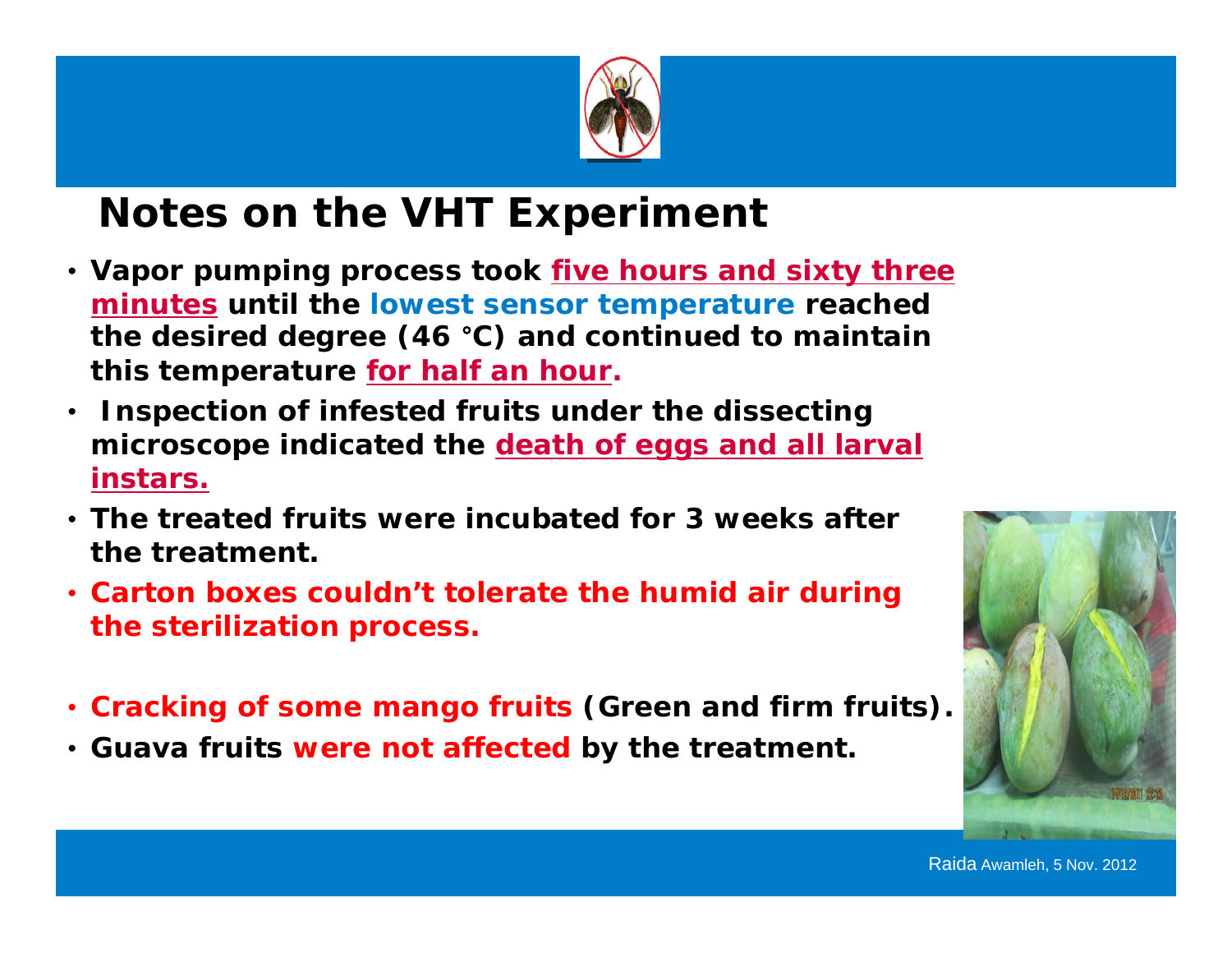**The process of VHT of fruits should be performed in plastic boxes to allow the passage of steam and withstand the process at a temperature (46-48) ° C for 30 minutes. Carton boxes are not suitable for VHT.** 

Plastic container should have slots (openings from all sides) in order to facilitate the entry of steam.

Pieces of paper have to be put under the fruits during the sterilization process. The paper should be thin, dry, new and without odor

The plastic boxes in the treatment room have to have <u>distance not less</u> than  $10 \text{ cm}$  between rows.

**Regional Symposium on the Management of Fruit Flies in Near East Countries**



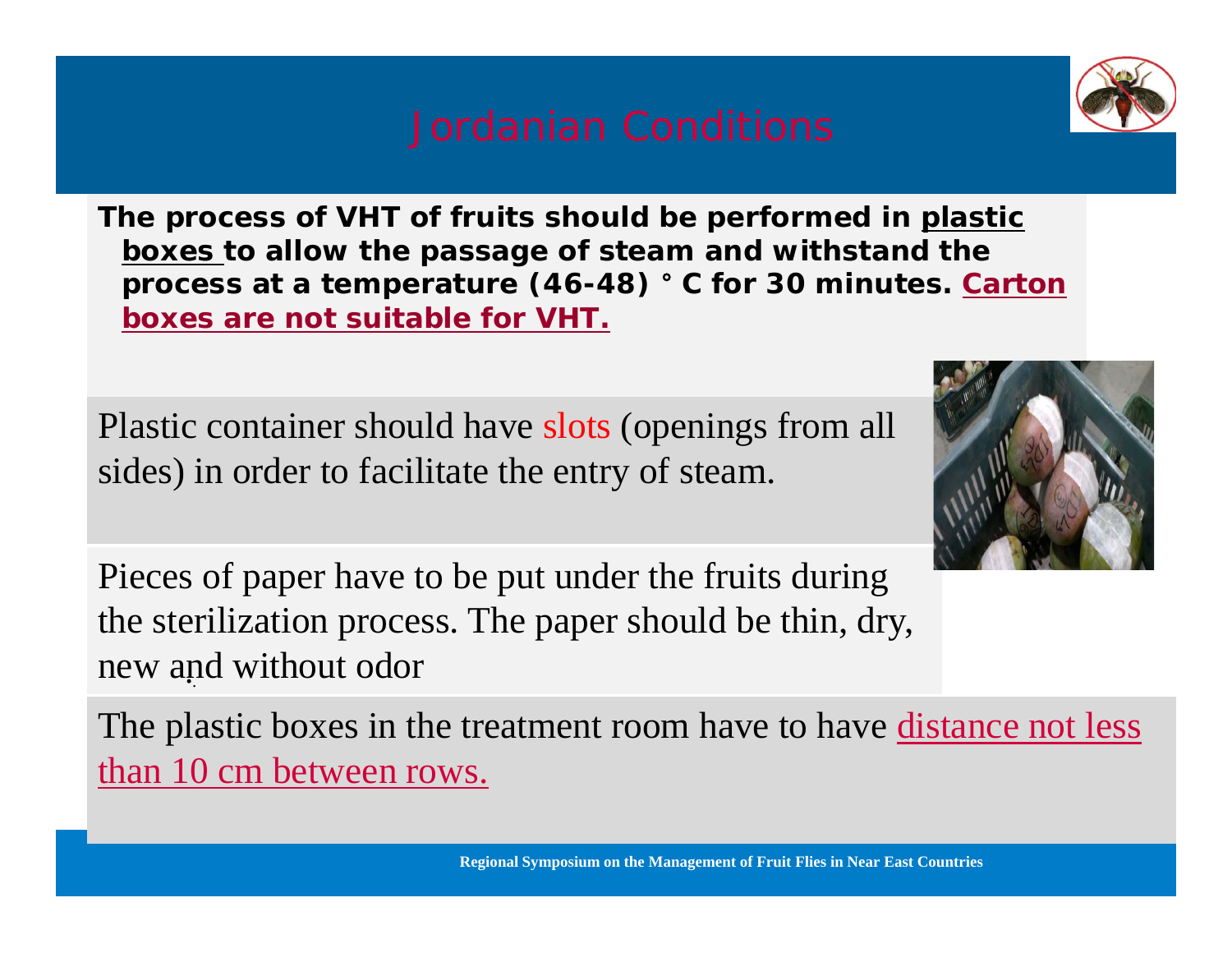

• **The maximum high of the plastic boxes should not exceed** 

•**The Jordanian phytosanitary authorities should be provided with the names and signatures of people authorized to sign phytosanitary certificate.** 

**The consignments have to be transferred from the facility to the custom directly by a sealed car (by lead) by the authorized officer of Plant Protection at appropriate temperatures which will not affect the market value of fruits.** 

•**The sensors have to be calibrated annually by the competent authority.** • **The facility has to be reassessed annually by a technical Jordanian committee.**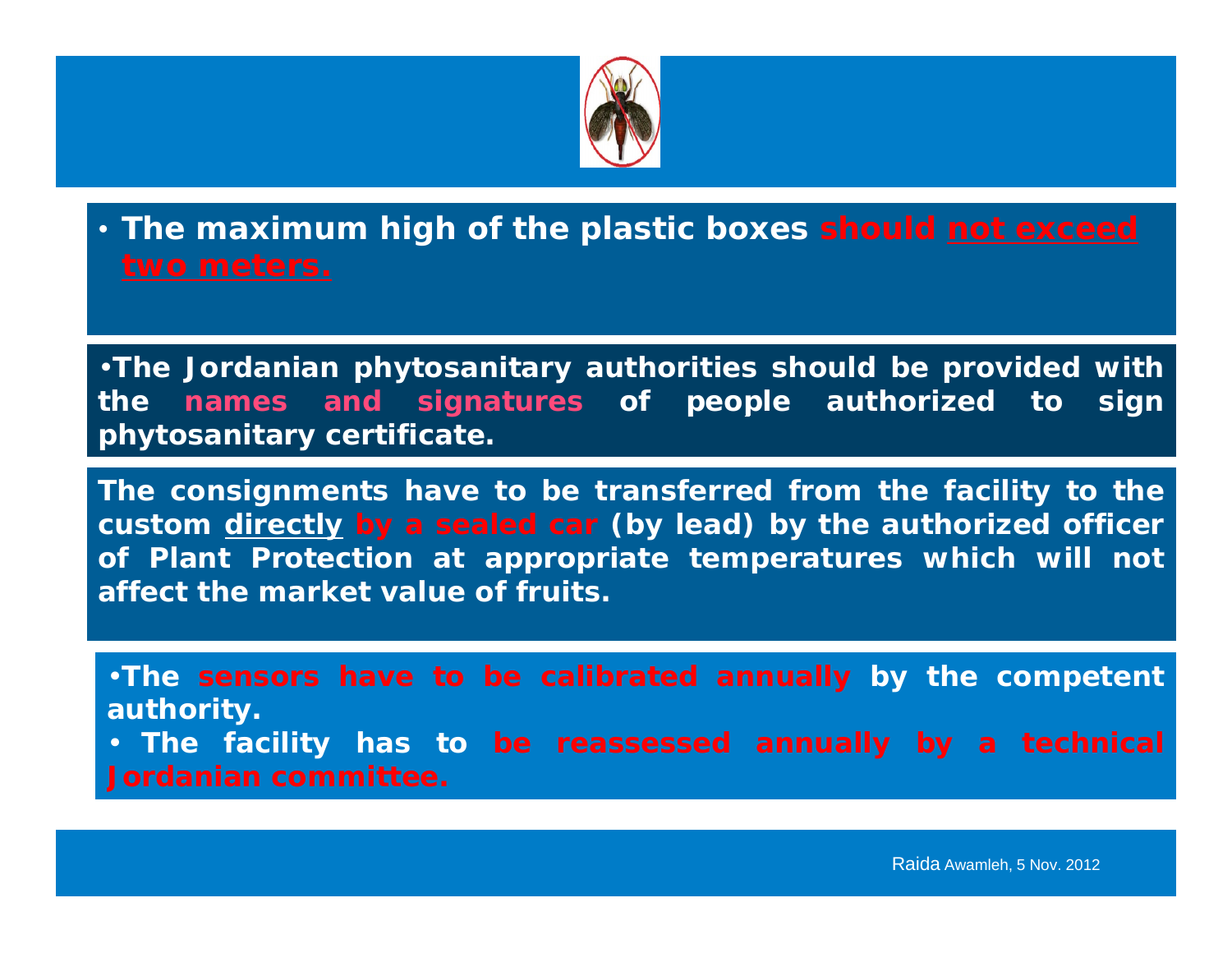# **The Accompanied Documents**

**The consignment has to be accompanied by:** 

- **Original phytosanitary certificate identifies the facility name.**
- **Additional declaration states that " that the mango or guava fruits are not infested with** *Bactrocera* **species and the consignment is treated with vapor heat treatment at 46-48**  °**C for 30 minutes"**
- **Sterilization certificate contains data in terms of weight and number o f packages that have been treated by wet steam at <sup>a</sup> temperature (46-48 for 30 minutes). Signed by facility company**
- **Temperature records. Signed by facility company**
- **All documents should be signed and sealed by the officer of the National Plant ProtectionOrganizations.**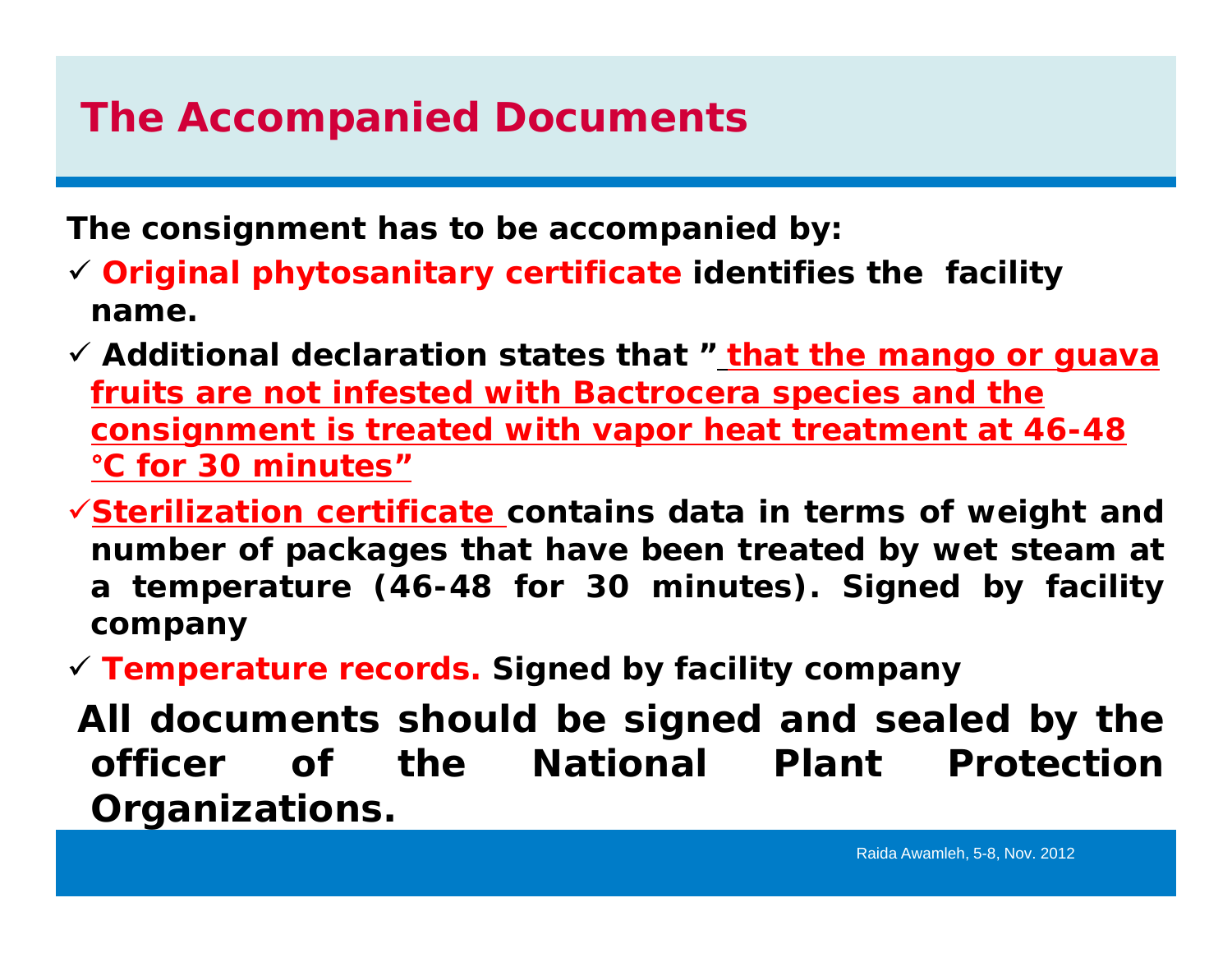

# **Packing Requirement**

**Treated fruits are to be packed in new carton boxes with mesh covering the ventilation holes to prevent reinfestation by fruit flies and other quarantine pests. 2-5 boxes are to be linked with each other with plastic stickers.** Treated commodities and their packaging must be

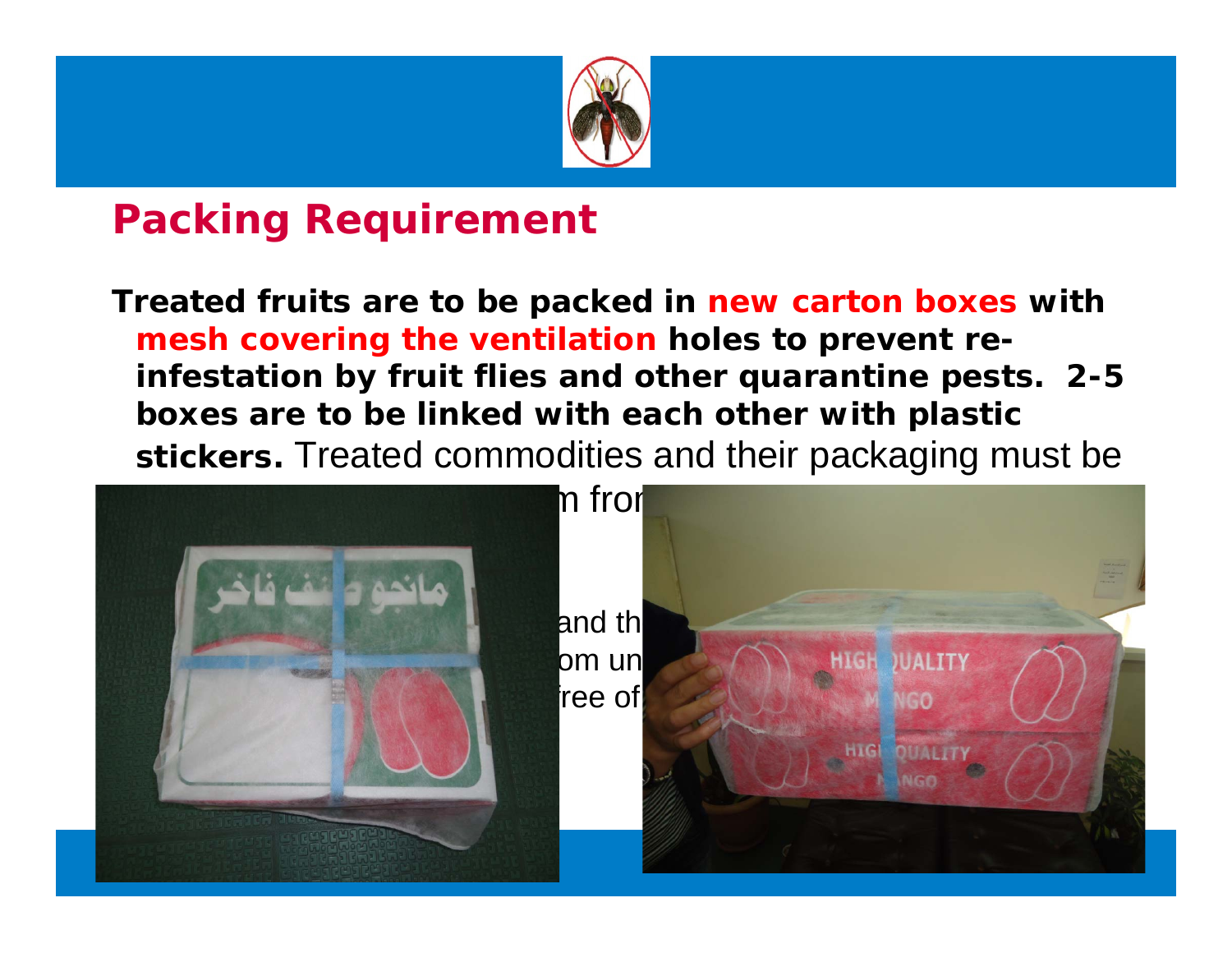

### **Post Arrival Quarantine Inspection**

**At arri l va , the concerne d officer a t the ai t rpor will carry out visual inspection of 5% or more of the total consignment to determine the absence of quarantine pests or diseases, especially fruit flies, then he will draw <sup>a</sup> representative sample from the consignment for phytosanitary laboratories inspection. No release of the consignment until the issuance of the result.**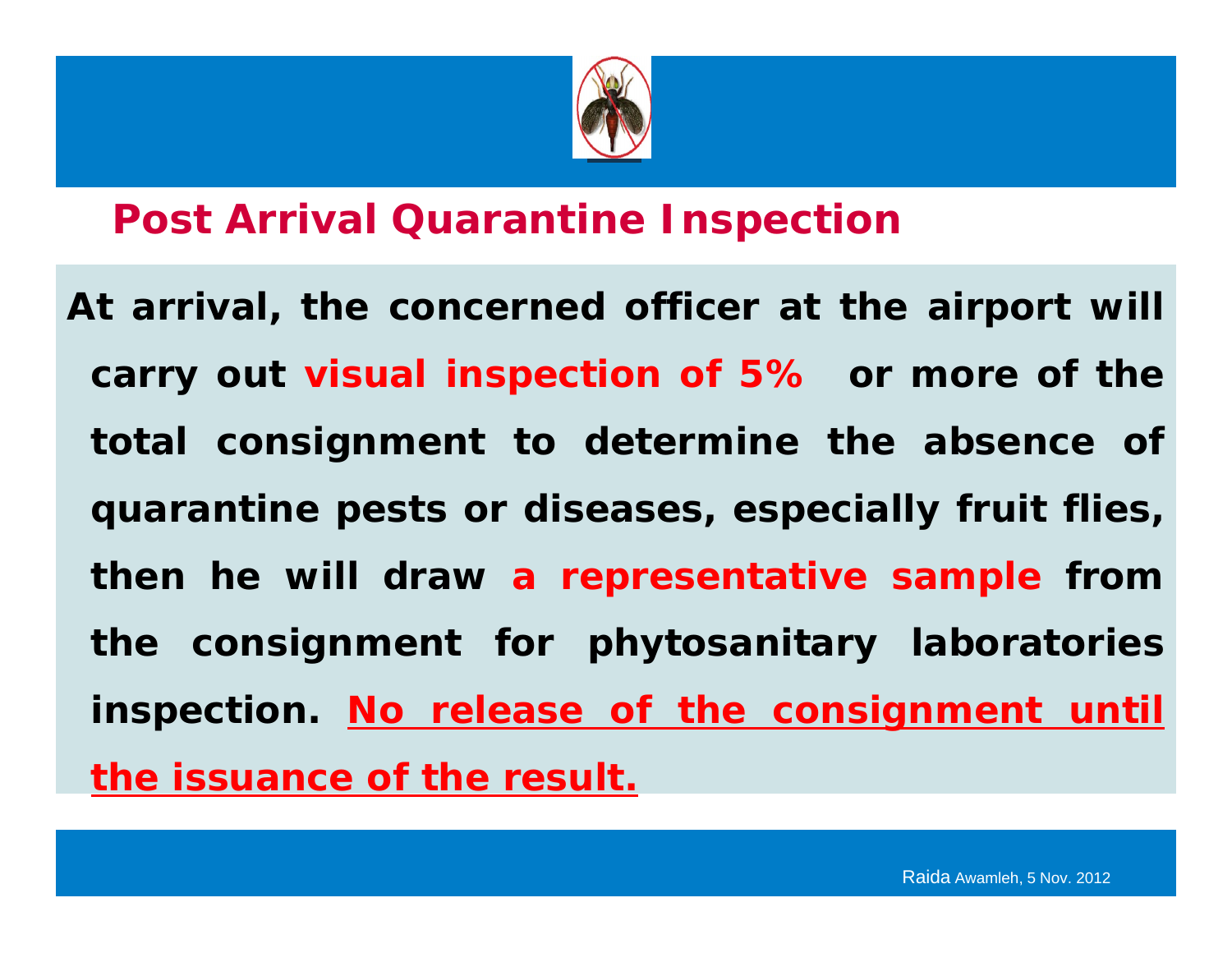

**General Recommendation for Facilities Approval** 

**• VHT machines should be controlled precisely in order to prevent loss of water from treated commodity as well as to achieve treated sufficient mortality of fruit flies.** 

 $\bullet$  Over mature or immature fruits are not desirable for VHT.

**• After completion of the treatment, a check should be made of all**  recorded to ensure the treatment temperature, time and humidity.

**• Adequate safeguards must be maintained to prevent reinfestation or contamination of the treated commodities or theircontainers.** 

**• Treated fruit is discharged directly into insect proof and secure packi f t t d f it king room away from un trea e fruits.**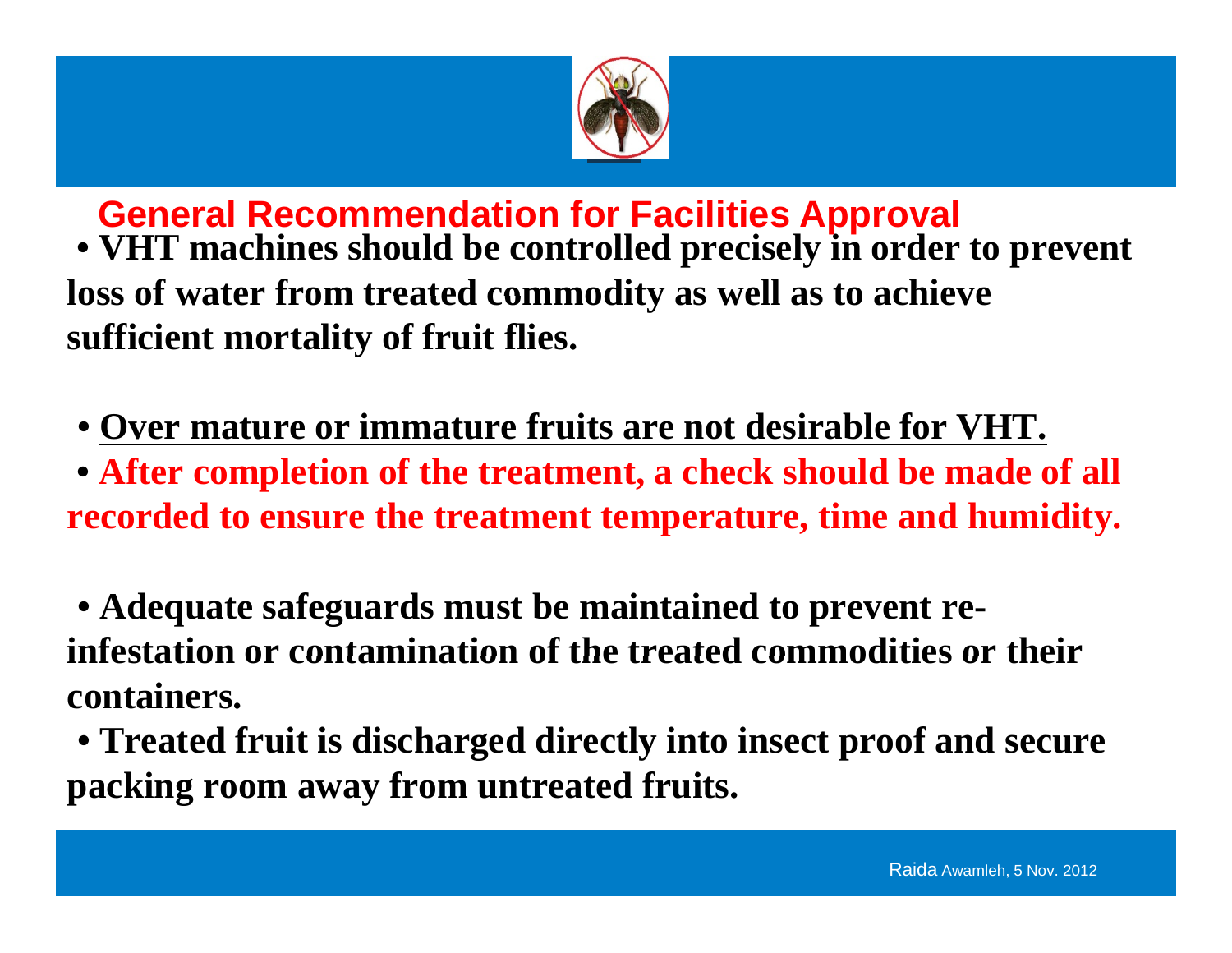

#### **General Recommendation for Facilities Approval**

**• The certified VHT facilities shall be officially verified at least once during the beginning of fruiting season each year to ensure proper functioning of essential equipments.** 

**• • Thermometers, hygrometer and pressure equipment should be calibrated annually annually.**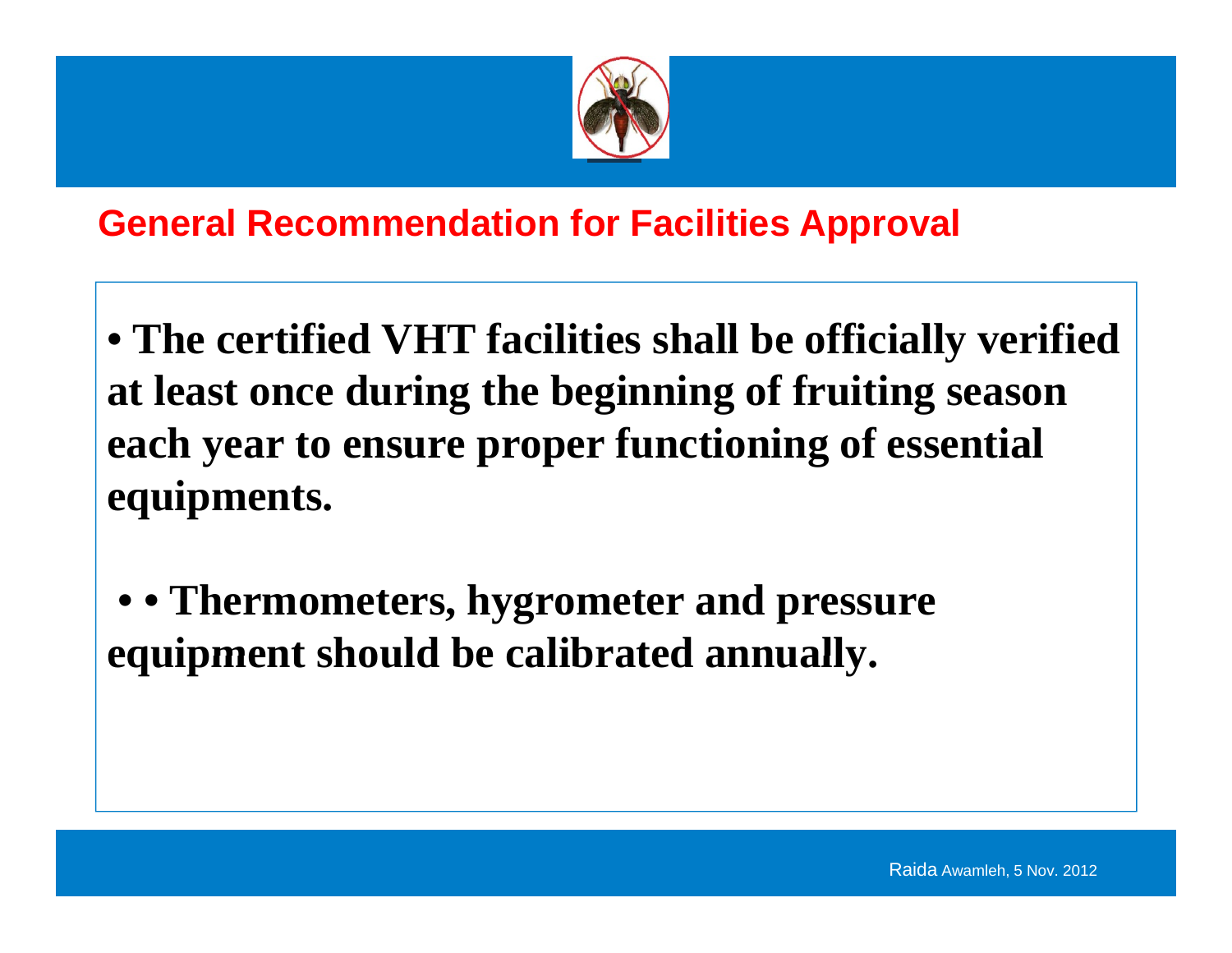

# Commercial shipments started in 2009 then it stopped

# In 2012, *B. zonata* was intercepted in guava shipments and the importation was stopped.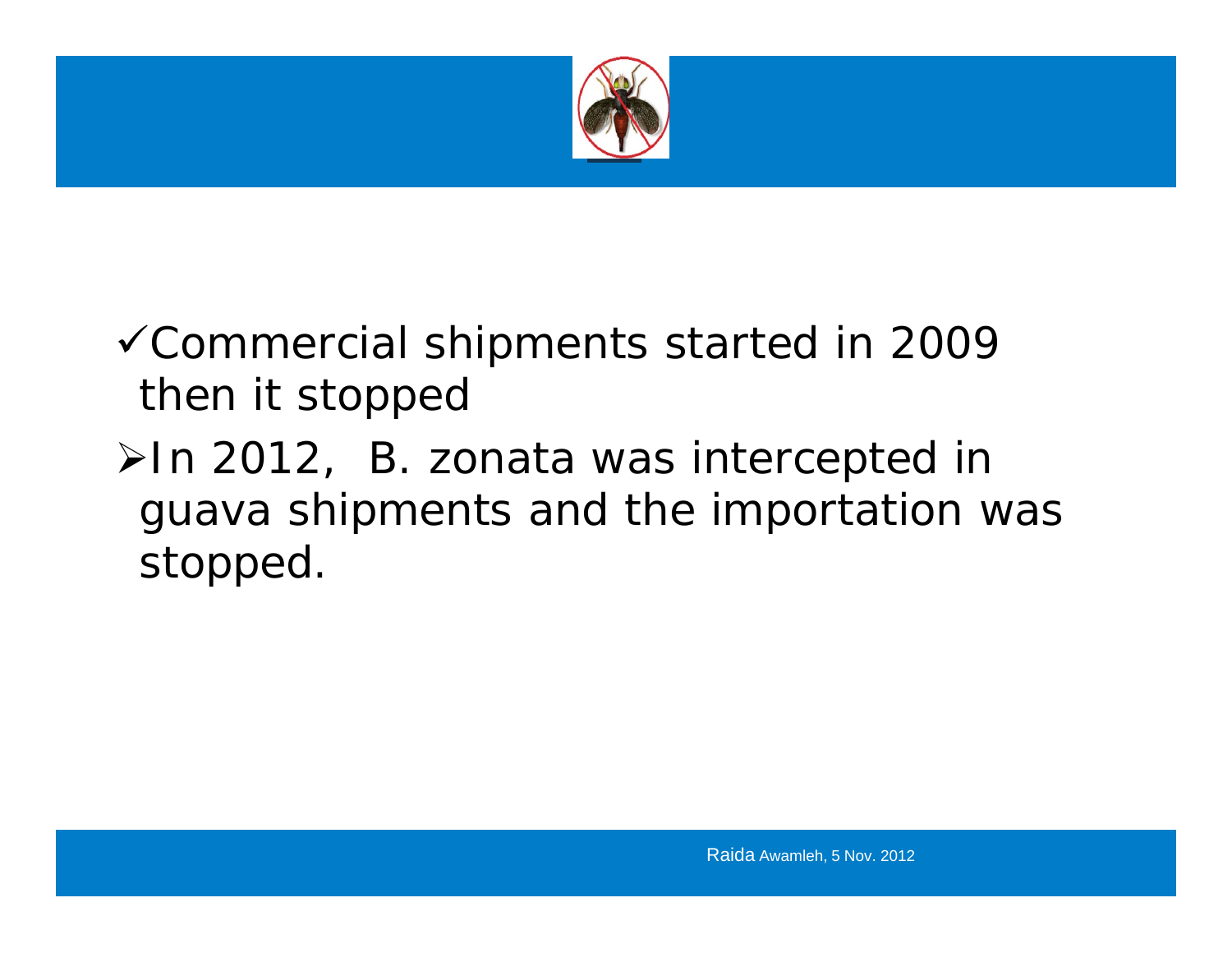

# Conclusion

# $VHT + Honesty = Clean$  fruits